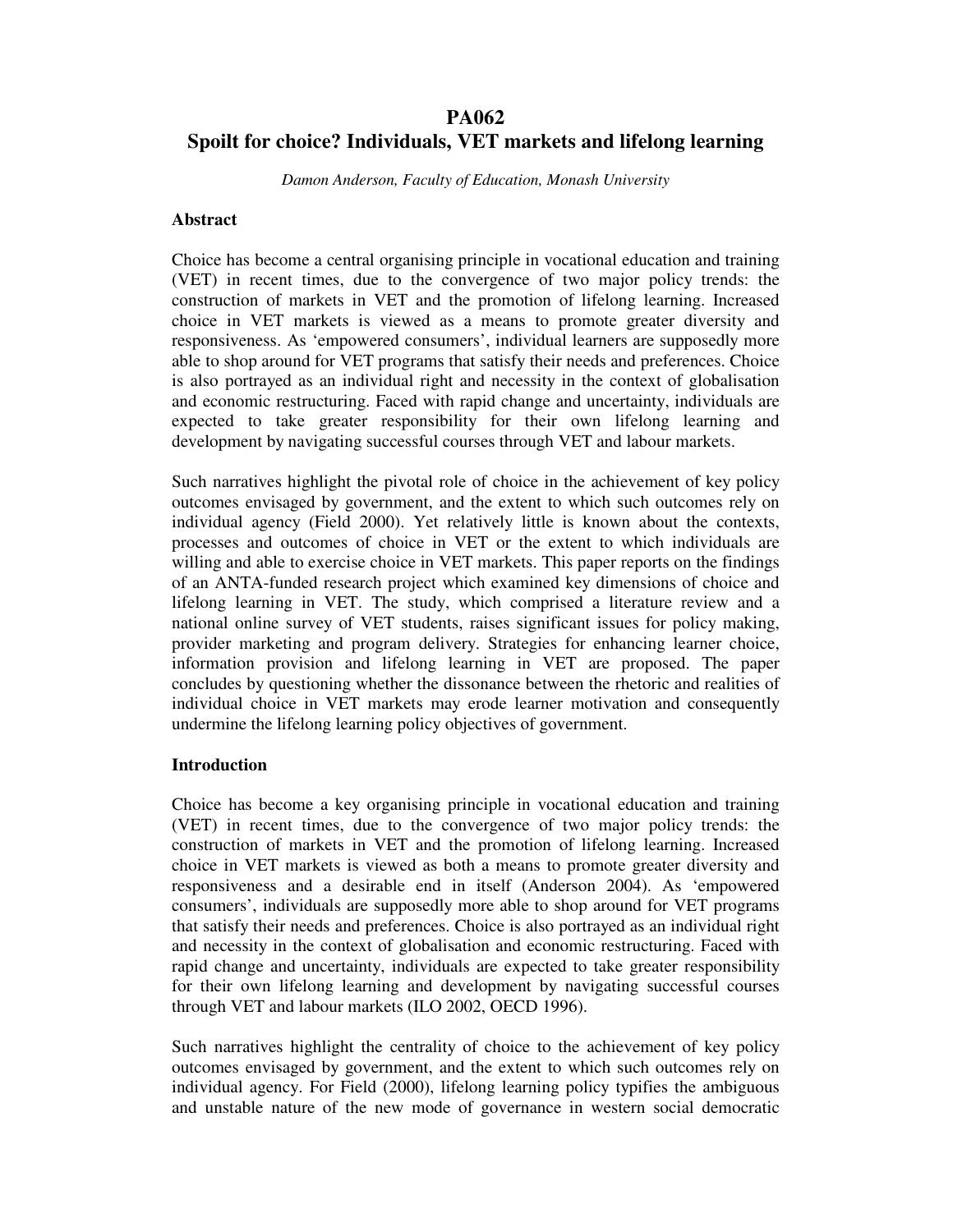nations, in that it requires action by civil society rather than by agencies of the state: 'It is not government that will produce more learning among more people, but citizens … For governments, this presents obvious difficulties. Rather than government doing things directly, it is required to persuade citizens to change their ways.' (p.253)

One strategy for persuading individuals to (re)engage in learning has been to promote the concept of choice, as echoed in *Learning@Your Choice*, a paper presented by the former chief executive officer of the Australian National Training Authority (ANTA):

Much of Australia's success beyond 2001 will depend upon individuals and communities, the nation as a whole, and the globe, embracing lifelong learning. How do we engage people in learning? … To borrow a philosophical concept, I believe allowing people choice is part of the answer … Employers, parents, trainers and students are all intersecting learners who need options, flexibility, pathways - choice - choices which can allow them to tailor education to their needs. (Scollay 1999, pp.2, 16)

Despite the rhetorical emphasis on individual choice in official VET policy, surprisingly little is known (and much is assumed) about the contexts, processes and outcomes of choice in VET markets. Nor is it clear that enhanced choice will motivate individuals to become self-directed lifelong learners, willing and able to construct and navigate pathways through the veritable maze of options in VET and labour markets. Consequently a study was conceived and undertaken by the Centre for the Economics of Education and Training (CEET) at Monash University, with funding from ANTA.

#### **The research study**

The study set out to examine: the contexts of choice in VET; the nature, dynamics and complexity of individual choice in VET; the factors that shape choice; and issues and implications for VET policy and practice. The research comprised two main phases, the first of which entailed a review of Australian and international literature on choice in VET, lifelong learning and related topics. Existing research was found to be sparse and provided few insights into choice in post-school VET. Most studies focus on postcompulsory education and training school students and their choices with respect to academic and vocational pathways. The few that examine adult choice (Connelly  $\&$ Halliday 2001; Maxwell, Cooper & Biggs 2000; Miller, Kellie & Acutt 2001) pay insufficient attention to changing patterns of choice at different ages and life stages, and largely overlook the new market contexts and dynamics of choice in VET.

The second phase of the study involved a national online survey of VET students enrolled at Registered Training Organisations (RTOs) in late 2002. Comprising a total of 504 survey returns, the sample was relatively small and unrepresentative of the total VET student population, except with respect to age. The mode and timing of survey administration limited the sample to: students with Internet access and skills in information and communications technology (ICT); those with adequate literacy skills; and those who had completed their module or course. In effect, non-users of the Internet, students with low literacy skills, and those who had withdrawn from their courses/modules prior to completion (possibly due to ill-informed choices) were excluded from the sample. Consequently the following research findings should be qualified accordingly and viewed as indicative rather than definitive in nature.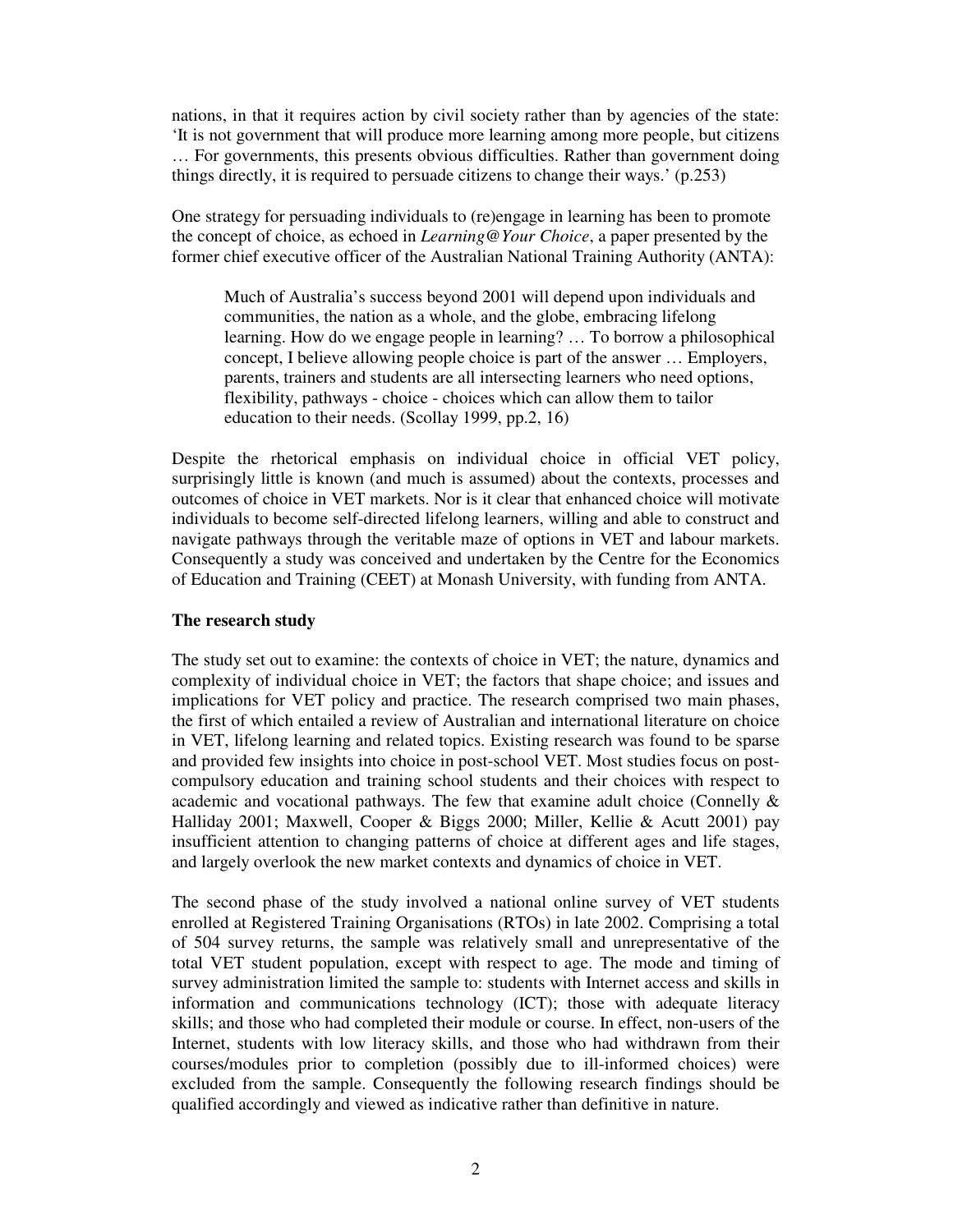#### **Domains of choice**

The study identified three domains of choice in the publicly funded VET system, the boundaries of which correspond with the new quasi-market structure of VET, as follows: the direct funding or non-market sector (mostly TAFE provision); the competitive tendering market; and the User Choice or apprenticeship/traineeship market. The open and fully commercial market for VET constitutes a fourth domain of choice. However, because it is privately financed and falls outside the direct scope and influence of government policy, it was not examined in depth for this study.

As reflected in Table 1, the scope for clients to exercise choice in relation to key aspects of their VET study varies considerably between these domains. Contrary to the policy rhetoric of 'free' or at least 'increased' choice, only clients in the User Choice market enjoy greater choice than prior to marketisation. Even then employers exercise far greater control over training decisions than their apprentices/trainees (Schofield 2000). In the other two domains of choice, which collectively account for around four in five VET enrolments nationally, the extent to which individual learners are able to exercise choice is no greater than it was prior to marketisation. In short, they can select their preferred course and provider as has always been the case, but have not been empowered to choose course content, mode of delivery (time, location etc.) or assessment, as is the case under User Choice. The only enhancement of the scope for individual choice produced by market reform has been the diversification of supply. To the extent that government purchases VET places from non-TAFE RTOs, then individuals can theoretically choose from a broader range of providers.

|                               | Course | <b>Provider</b> | Content | <b>Delivery</b> | <b>Assessmt</b> |
|-------------------------------|--------|-----------------|---------|-----------------|-----------------|
| Direct funding/non-market     |        |                 |         |                 |                 |
| <b>Tendering market</b>       |        |                 |         |                 |                 |
| User Choice market            |        |                 |         |                 |                 |
| <b>Open/commercial market</b> |        |                 |         |                 |                 |

#### **Table 1: Domains of client choice**

Note: Individual learners are defined as the client in the direct funding/non-market sector and tendering market, whereas the employer (in conjunction with their apprentice/trainee) is viewed as the client under User Choice.

The restrictions on individual choice have been justified on the grounds that:

Clients will often not be in a position to make adequately informed choices about every aspect of training they require. This is likely to be the case for many individual students ... (W) here training is purchased by government ... clients should … be given maximum information and the opportunity for choice between provider and type of training program. (ANTA 1996, p.18)

ANTA (2003, p.6) recently restated its rationale, claiming that: 'Clients still see vocational education and training as complex, and this denies them the ability to make informed choices about the "what, where, when and how" of training.' Ironically, research has found consistently that employers find VET in general, and User Choice in particular, to be complex and confusing (ACG 1994, 1999; KPMG 1999). Due to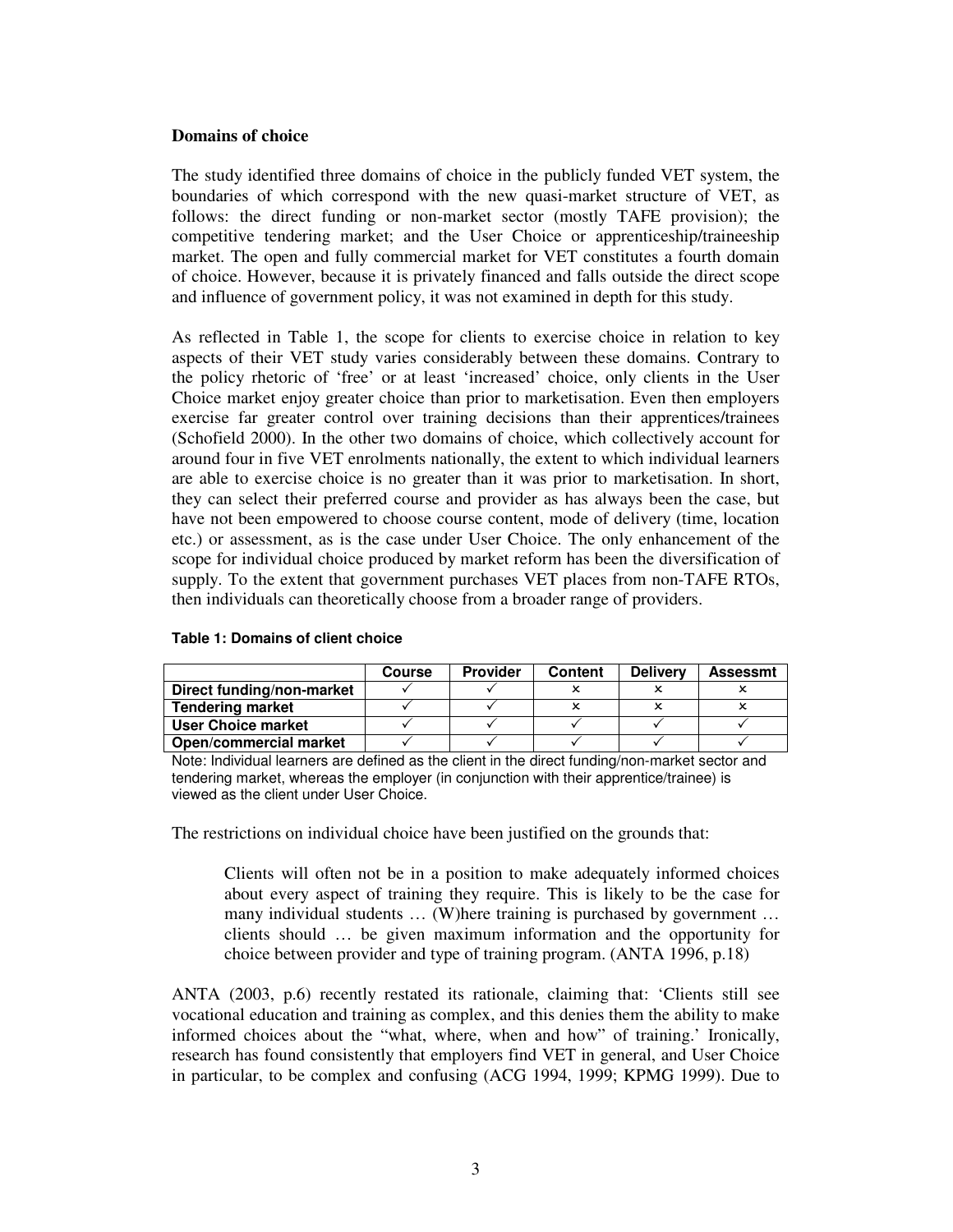the comparative lack of research about individual clients, the present study set out in part to test the validity of the official rationale for restricting individual choice.

# **Lifelong learners in VET**

Prior research and the findings of this study show that individual choice in VET is a complex, contingent and dynamic process. Most individuals who pursue further study in VET are following zigzag, rather than linear, trajectories that are characterised by frequent interruptions and changes in direction. Almost seven in ten (69%) respondents aged 25-29 years had undergone 3-5 job changes since leaving school, 27% of those aged 30-39 years had undergone 6-9 job changes, and 19% of those aged 40-49 years had undergone 10 or more job changes. On average, respondents had changed career direction with every 2-3 job changes. Against this background of frequent job and career change, the research suggests that individuals are using VET courses and qualifications to both initiate and navigate new trajectories during their working lives. On average, respondents had enrolled in 2-3 formal accredited courses after leaving school, although almost one quarter had enrolled in 4 or more. For many individuals engaged in VET therefore, lifelong learning is already a reality.

In many respects, the most significant findings of this study relate to the influence of age and life stage, and the evidence suggests that age becomes the most significant variable shaping individual choice after the initial post-school transition has been made. Gender, geographical location and other demographic factors undoubtedly continue to exert strong influences on individual choices. But the more significant changes in the nature and direction of an individual's learning and career trajectory appear to be linked to age progression and the associated transformations of personal circumstances and horizons. The need to develop a deeper appreciation of age-related transformations is important not only for aligning VET provision more closely to the changing needs, interests and aspirations of different age cohorts, but also for ensuring that the form and content of VET facilitates learning and development over a lifelong framework.

# **Changing motivations and aspirations**

Age, or more precisely the stage of an individual's career and life trajectory, appears to exert a particularly strong influence on her/his motivations to engage in further study in VET. While young school leavers starting their careers are largely driven by instrumental and explicitly vocational motives, the motivations of those already in the workforce appear to shift quite markedly. Their decisions to undertake VET study are generally based less on necessity and far more on personal aspiration, including (but not only) for reasons relating to career development and often career change objectives. Although the instrumental (exchange) value of VET qualifications remains important in terms of achieving their newfound career-related objectives, individuals aged 25 years and over are motivated to an increasing degree by the perceived intrinsic value of further study in VET and its role in meeting personal growth and development objectives. The unemployed and those seeking to re-enter the workforce are also strongly motivated to enrol in VET 'for interest or personal development'.

Such findings contain important messages for policy makers and providers about the need to better understand and respond more effectively to mature-aged individuals'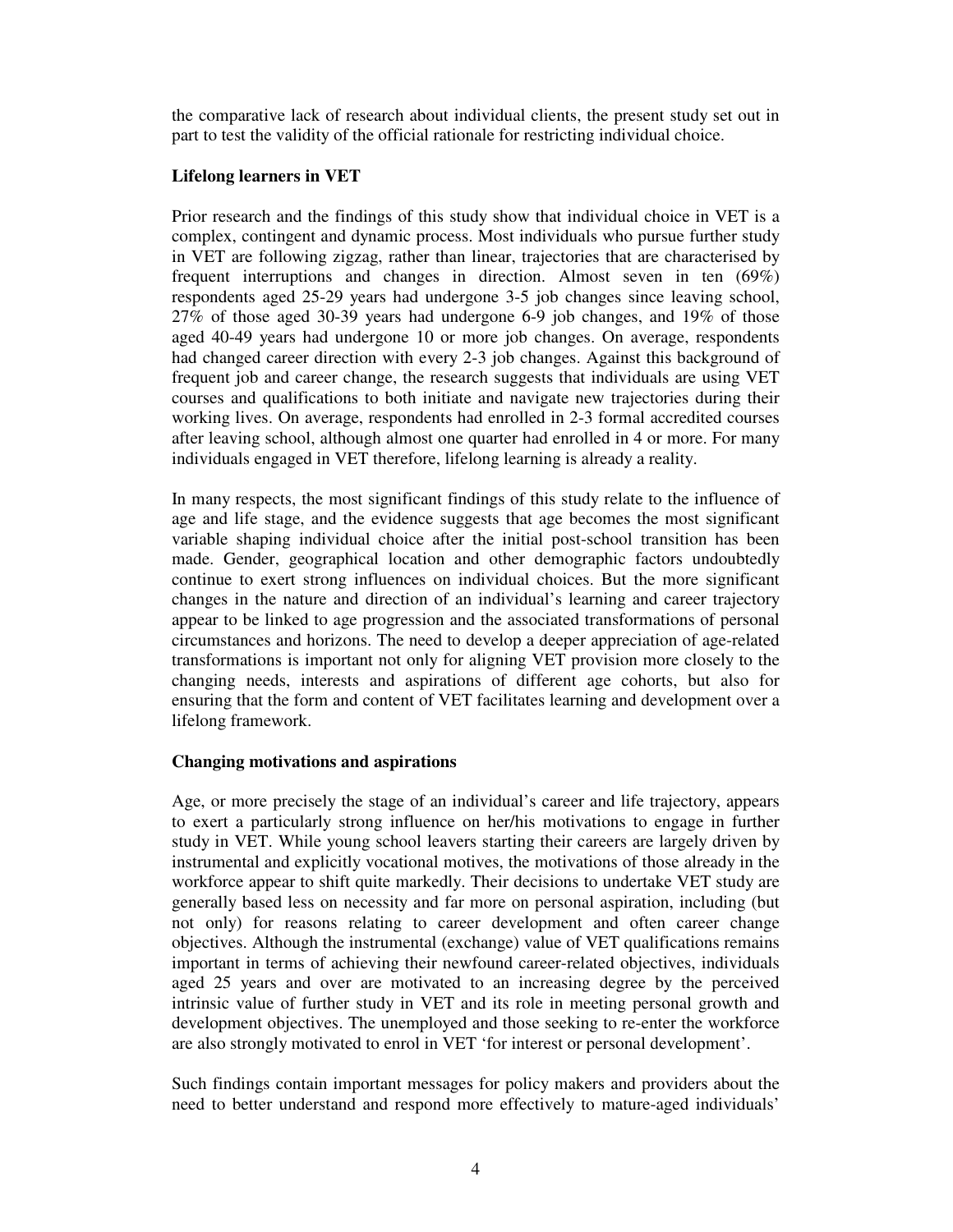motives for engaging in lifelong learning through VET. Only 16% of survey respondents had undertaken further study in VET for reasons relating to their current employment, including 3% because 'it was requirement of my job'. The vast majority of respondents were motivated by personal aspiration and anticipated job/career outcomes. As Maxwell, Cooper and Biggs (2000) also conclude in their larger scale study of choice in Australian VET, the emphasis and balance of VET policy priorities and program provision should be shifted away from the immediate requirements of industry and current employers towards the longer term needs of individual learners.

#### **Consumerism and sources of information**

Overall, the study finds that individual choices and decisions to engage in further study in VET are multi-factorial, highly contingent on other life circumstances, and although largely vocational and work-related in nature, tend to be based on diverse mixes of instrumental and non-instrumental goals. Despite the apparent significance of age and life stage, it should still be acknowledged that the reasons why individuals choose to undertake further study in VET in the first place, and choose to enrol in particular courses and providers, are inextricably tied up with social context, specifically socio-economic class, gender, race and disability, among other structural factors (Maxwell, Cooper & Biggs 2000). With the partial exception of gender and some other demographic variables, this study did not investigate the influence of structural and cultural factors to any significant degree. Future research will need to explore the interaction of social context and individual choice in VET in order to develop a more comprehensive and sophisticated understanding of choice processes.

Individuals who decide to engage in VET appear to be adopting consumer-like behaviour to a significant extent, as reflected in the finding that 43% of all survey respondents had shopped around for their course/provider. Respondents who shopped around more than others were: females  $(45\%)$ ; individuals located in remote  $(50\%)$ and metropolitan (45%) areas; those attending ACE centres (50%), private training colleges (48%) and 'other' VET providers (46%); and those who had enrolled in 4-5 (57%) or 6 or more (49%) formal accredited courses since leaving school. With respect to labour market status while studying, the most active choosers were parttime employees (57%) and those who were unemployed and looking for work (48%).

The active nature of choice-making by individuals is reflected in their predominant reliance on formal, rather than informal, sources of information. The most important sources of information were provider marketing and promotions, specifically provider websites (21%) and media advertisements (newspaper, radio, TV) (15%). The next most important sources of information were: course/career advisors at schools, TAFE and universities  $(7\%)$ ; employers  $(6\%)$ ; self-initiated inquiries at providers' front desks (6%); course/career directories (eg. Guide to Tertiary Courses) (5%); and work colleagues (5%). Informal sources of information, such as parents/guardians (2%), other family members (4%), and friends (4%), were significantly less influential. These findings also suggest that individuals are relying more on provider-generated information than on official, and technically impartial, information sources.

Even stronger evidence of consumerism is the marked propensity for active choicemakers in VET to use the Internet as their main information source and choicemaking tool. Almost one third (32%) of those who shopped around for their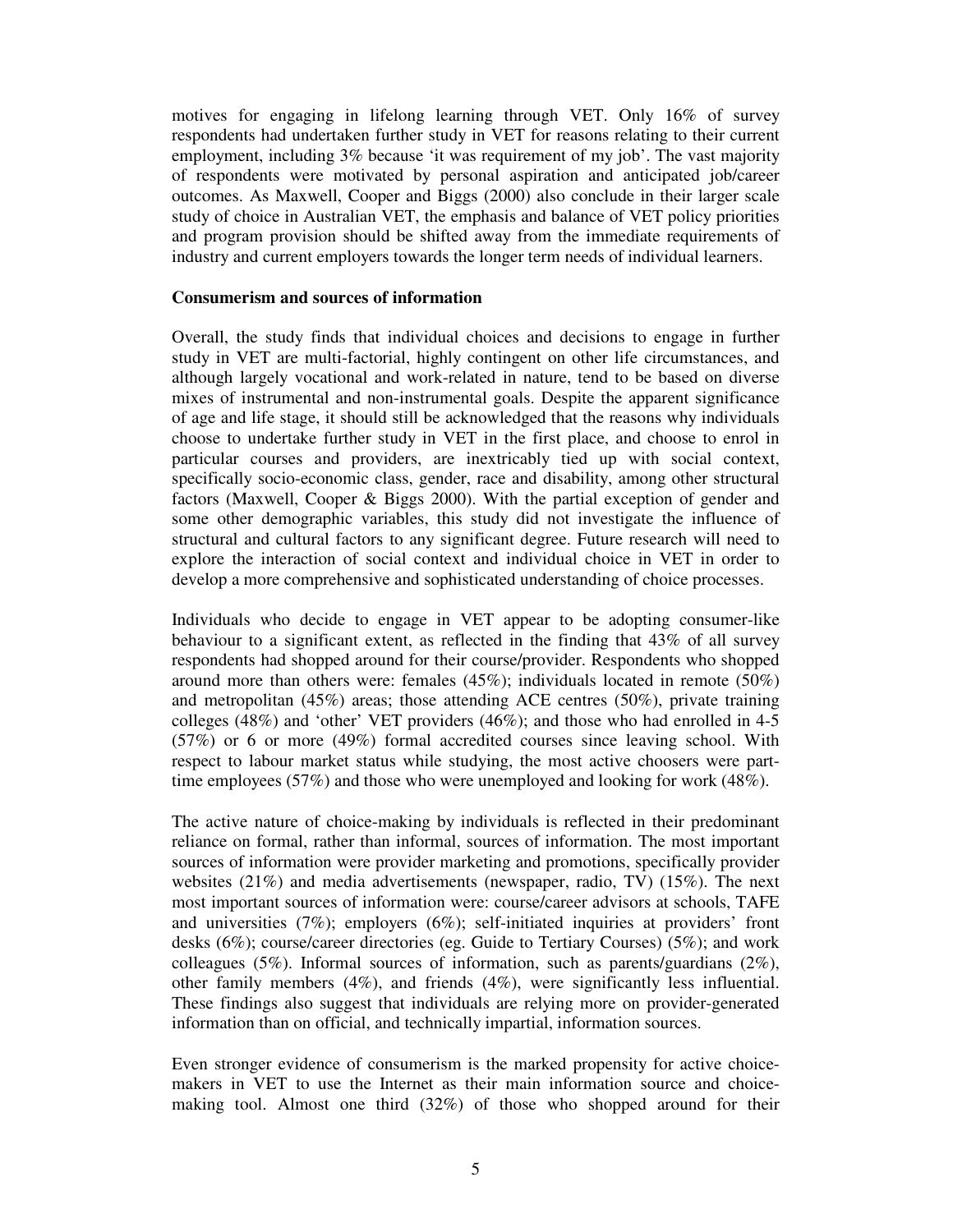courses/providers used the Internet, and relied on information contained in provider websites. Other information sources were far less important, including media advertisements which were used by only 12% of active choosers. Most significant is the finding that 67% of those who had used the Internet as their main source of information had also actively shopped around for their courses and providers. Assuming that Internet usage is growing among VET students, this finding suggests that new ICTs are facilitating a rise in consumerism in VET. However as the survey was self-administered and respondents were Internet users, further research is required to confirm these findings and to assess the extent to which active choice-making is a planned and systematic process.

The findings also suggest that people begin to exercise choice in VET in a more individualistic and consumer-like manner when they enter the 20-24 years age group, and that active consumerism is a relatively widespread phenomenon among those aged 25 years and over. Some are still 'composite consumers', but in conjunction with their employers - whom 6% of respondents identified as their main information source - rather than parents, who continue to exert a strong influence on younger students.

### **Preferences, criteria and complexity**

Like their decisions to undertake further study in VET, individuals' choices of course/provider are multi-factorial and tend to be based to a significant degree on formal, market-related criteria, such as perceived quality and price. The most common reasons for choosing a provider's course were, in order of prevalence: provider reputation (16%); geographical proximity to home/work and ease of physical access  $(10\%)$ ; course costs  $(10\%)$ ; and course offerings ('It is the only provider that offers this course') (9%); short course duration (6%); and course relevance (6%).

Overall, the findings suggest that around four in ten VET learners conform to some degree to the model of rational choice that underlies current market-oriented policy. Active consumers tend to base their choices on more criteria than other respondents, and to a greater extent on formal market-related criteria, particularly course costs. However the prevalence of geographical proximity/ease of physical access (10%) as a major criterion defies the official model of rational choice, as do several less common choice criteria. A significant proportion of individuals were also unable to exercise choice at all, because their preferred course was not offered elsewhere (9%), their employer made the choice on their behalf (3%), and 'I had no other choice' (3%). In effect, at least one quarter of individuals chose their course for reasons that would be classified as 'economically irrational' or out of necessity, not free choice.

Prior research suggests that choice-making in VET has become more complex, difficult and potentially confusing in the wake of marketisation, due to the resulting proliferation of provider and course alternatives (Anderson 1999). Around the time of this study, there were about 4,300 RTOs and 7,900 national VET qualifications and accredited courses in Australia. However the findings of this study suggest that choice in VET markets is not unduly complex. Only 10% of respondents experienced difficulties when choosing their course, and only 5% had difficulties choosing a provider. The main problem encountered by 20% of respondents who had difficulties when choosing a VET course was a surfeit, not an over-abundance, of alternatives. This was followed by insufficient information about the job/career outcomes of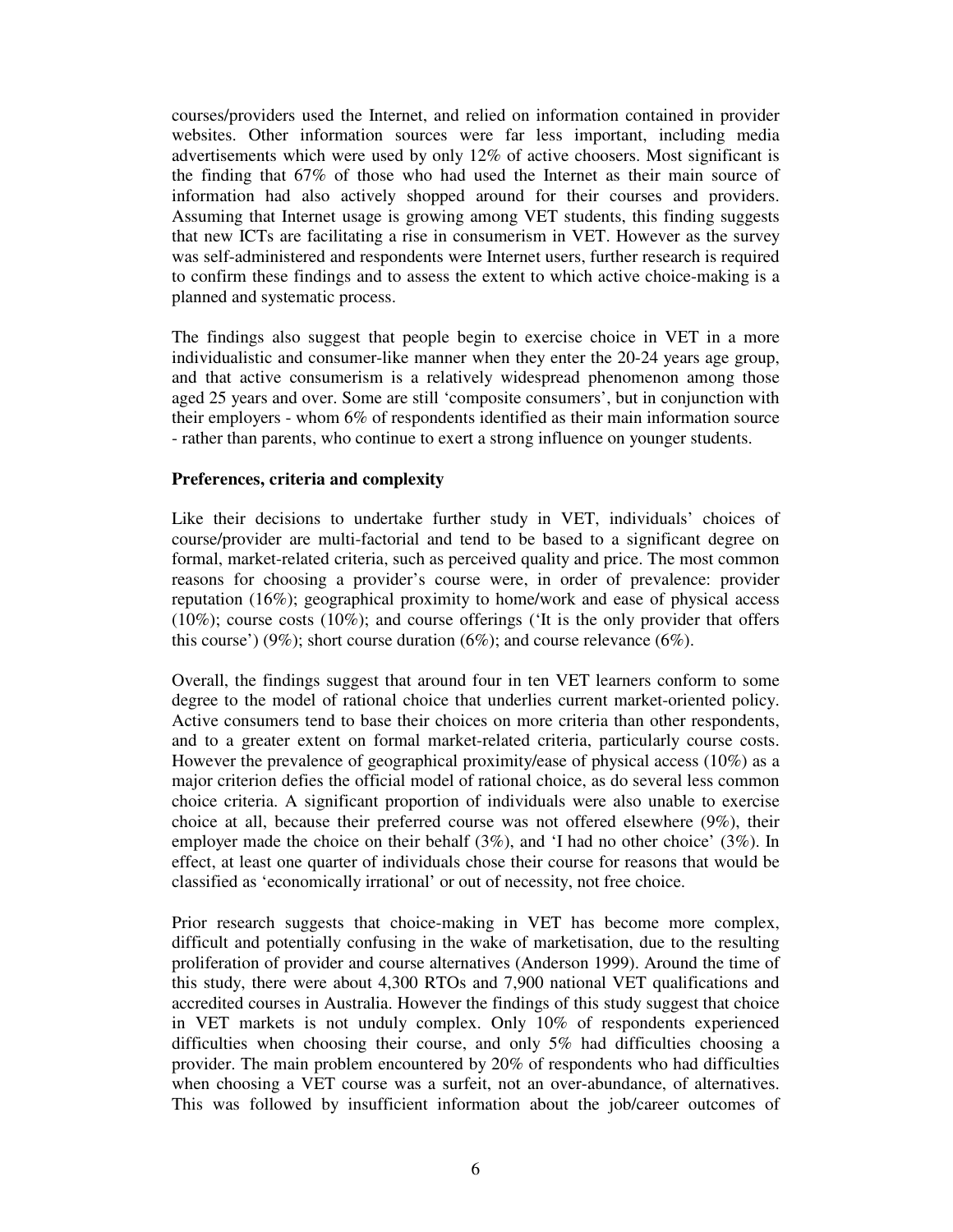courses (15%), and a lack of comparative information about courses (13%). The main problem encountered by 30% of respondents who experienced difficulties when choosing a VET provider was a lack of sufficient alternatives, followed by a lack of comparative information about providers (19%), and an over-abundance of alternative providers (12%).

Yet there is some evidence that marketisation may have increased the complexity of choice in VET. Of the respondents in metropolitan markets who had difficulties choosing a course, 63% identified 'too many courses to choose from' as the main problem. Conversely, 72% of the respondents in rural/regional markets who had difficulties identified 'not enough courses to choose from' as the main problem. Of the metropolitan respondents who had difficulties choosing a provider, 80% identified 'too many providers to choose from' as the main problem. Conversely, 88% of the rural/regional respondents who had difficulties identified 'not enough providers to choose from' as the main problem. In effect, the complexity and difficulty of choicemaking is relatively greater in metropolitan markets, where there has been a massive proliferation of providers and courses. Although fewer difficulties were reported by rural/regional respondents, where they exist is a result of undersupply or thin markets. However these findings should be tempered by the overall finding that 90% and 95% respectively of respondents had no difficulties when choosing a course and provider.

### **Client satisfaction and information provision**

The question of whether information provision is sufficient to ensure well-informed and effective choices by individuals has been raised by both policy makers and researchers. The evidence provided by this study, although limited, suggests that available information about VET courses and providers is generally adequate to ensure effective client choice, although there is clearly room for improvement. In all, 13% and 7% of respondents indicated that they would 'probably' or 'definitely' have chosen a different course or provider respectively had they had access to better/more information. Much higher proportions of those who experienced difficulty when choosing their course or provider said they would have made different choices with access to better/more information. The overall level of dissatisfaction with available information may also have been higher had the sample population included students who had withdrawn prior to completion of their courses and modules.

Around four in ten respondents suggested ways in which the quantity, quality and accessibility of information about VET courses and providers could be improved. The main suggestions involved the provision of more information about: course structure, organisation and content (14%); and course completion rates and outcomes (primarily relating to jobs/careers) (6%). The main suggestions for improving the quality of information were to provide: simpler/clearer/less jargonised information (7%); more consistent/comparable information about courses/providers and outcomes (4%); and more accurate and up-to-date information about courses/providers (4%). The main suggestions for improving the accessibility of information were to provide: more/better course/provider information on websites (provider and/or systemic) (20%); more advertising and promotion (newspapers, television, brochures, posters) (14%); more interactive use of ICT, particularly email (4%); and more/better information provision by teaching staff  $(3\%)$ . Almost one in ten  $(9\%)$  suggested that a single and integrated source of information (mainly online and/or print-based,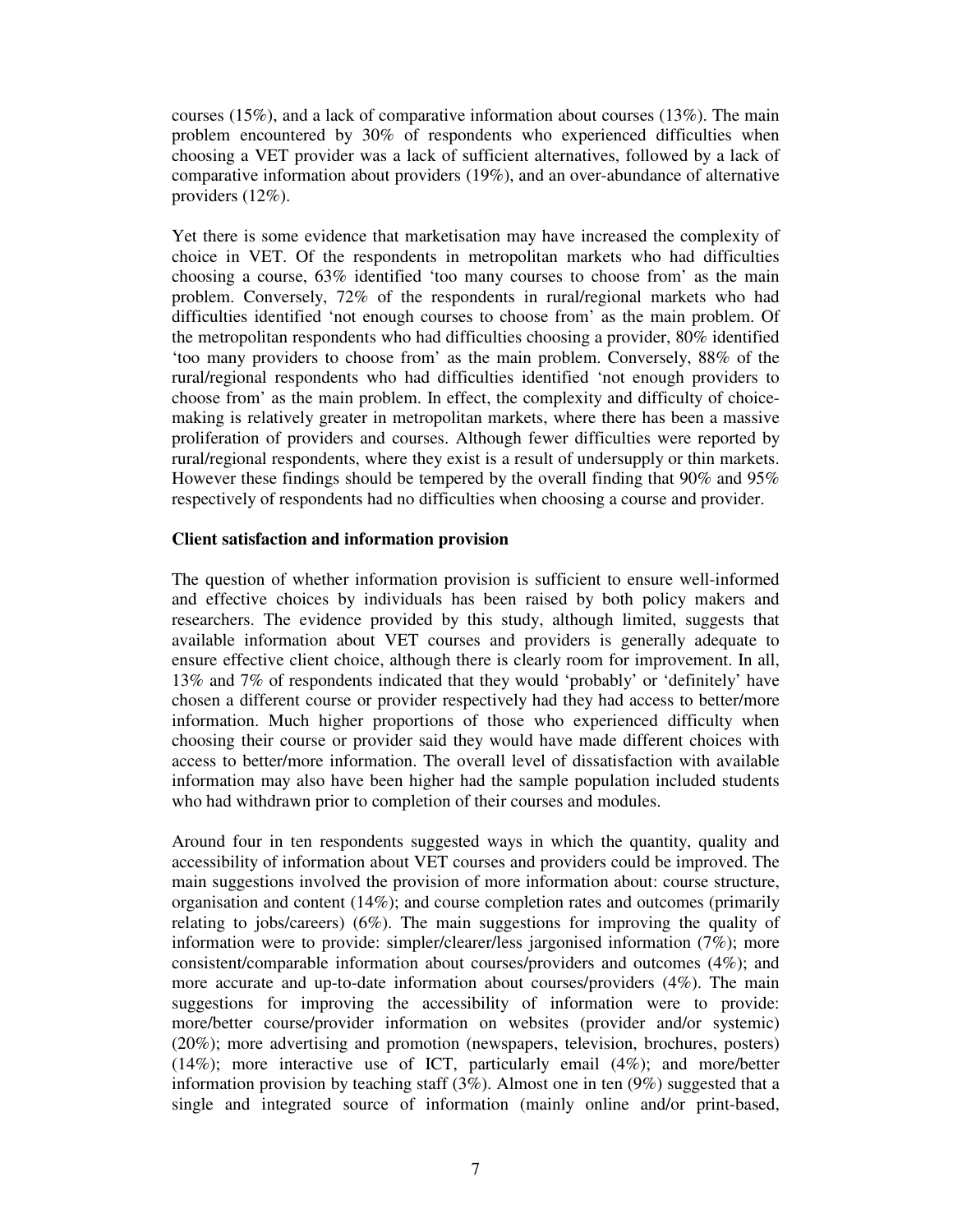physical information centre) about all available VET courses and providers should be established. The strong emphasis on strategies to improve online information provision reflects the growing trend, noted earlier, for individuals to use the Internet as their preferred medium for information-searching in choice-making processes.

# **Relative importance of choices**

As noted earlier, with the exception of the User Choice market, the scope for individual choice in VET is heavily restricted by government on the grounds that individual clients lack access to adequate information and are therefore unable to make effective choices. As indicated above, around nine in ten participants in this study felt they had made effective choices of course and provider, and were generally satisfied with the information on which their choices were based.

Other findings of this study suggest that individuals not only feel sufficiently wellinformed and able to make such choices, but also attach great importance to all types of choice in VET. Choice of the following items were identified as 'very important' or 'important', in order of significance: choice of course/career (96%); choice of subjects/modules (83%); choice of mode of study (eg. on-campus or by distance/online) (82%); choice of provider (82%); choice of attendance times (73%); choice of fee-payment mode (eg. upfront fees or pay-as-you-earn) (61%); and choice of mode of assessment (when and how) (60%). Choices of study mode and subjects/modules are relatively more important than choice of provider. Although choice of modes of attendance, fee-payment and assessment are ranked lower than choice of provider, such choices are important to at least six in ten individuals who undertake further study in VET. Different cohorts value different types of choice in VET to varying degrees. For instance, greater importance was placed on choice of fee-payment mode by recipients of the Youth Allowance (76%), Austudy (84%) and government/other scholarships (75%), than by other respondents (55%).

These findings - together with those that suggest that mature-aged individuals are active and independent choice-makers - call into question the official justification for restricting individuals to choice of course and provider. They suggest that individuals wish to shape their learning experiences and vocational development to a greater extent than current policy settings and domains of choice in VET allow. In particular, the finding that individuals place greater importance on choices of study mode and subjects/modules than choice of provider suggests that the policy preoccupation with diversifying the range of VET providers is missing the mark.

# **Conclusions and implications**

In view of the preferences expressed by study participants, there is a strong case for expanding the scope for individuals to exercise choice in relation to more aspects of their VET courses. In general terms, the domains of choice that presently exist in the non-market and competitive tendering sectors of VET should be redesigned in accordance with the broad principles of flexible customisation that operate in the context of User Choice. The limited relevance and influence of current employer and job requirements on the choices of individual learners also suggest that the content and assessment of non-apprenticeship programs should be reoriented to respond more to the needs, interests and aspirations of individual learners. Individuals who wish to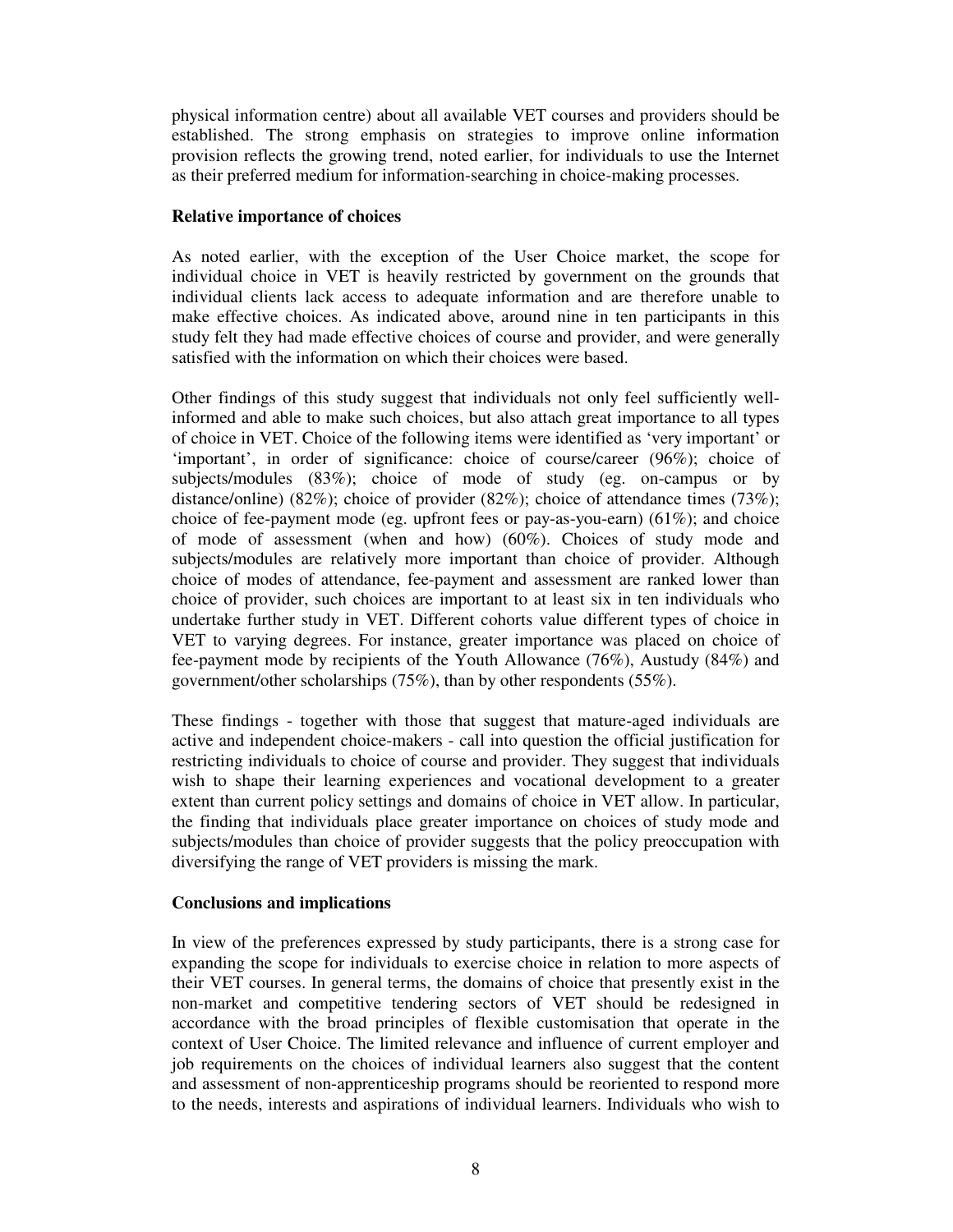gain promotion, change career direction, re-enter the workforce or higher education via VET, and develop their personal interests and skills accounted for a significant majority of survey respondents. These and related findings highlight the need for a more learner-driven VET system that embraces the multiple goals and motivations of individuals, vocational and non-vocational, and enhances the scope for choice.

By implication, this suggests that consideration should be given to redesigning curriculum and credentialing frameworks so as to give individuals more choice of content, assessment and mode of delivery. Adult learners in particular would benefit from greater flexibility than is presently allowed under the National Training Framework to select and combine diverse subjects and modules into individualised 'learning packages' that best meet their particular needs, interests and aspirations. With appropriate information, advice and guidance, the coherence and currency of such packages in the labour market could be assured for those who seek industryrecognised qualifications for employment-related purposes. For other learners who wish to construct their own learning pathways and 'portfolio careers', greater provision should be made for direct negotiation of learning plans and outcomes.

Such an approach is consistent with the new national strategy for VET in 2004-2010, which places individuals alongside employers 'at the centre of vocational education and training', values diversity among learners, and aims to 'give clients more choices' in order to increase and support participation in lifelong learning (ANTA 2003). In designing strategies to achieve such outcomes, consideration should be given to the new policy directions taken in the recently released UK *Skills Strategy* (DES 2003) and the proposal by the Victorian Qualifications Authority (VQA 2003) to develop a credit matrix. Both initiatives aim to foster greater choice and flexibility within VET qualification frameworks so that individuals, especially adults, are enabled to construct learning and career paths that accord with their personal goals and ambitions, and support their engagement in lifelong learning and development.

Steps in these directions would also necessitate improvements in the quantity, quality and accessibility of VET information, as previously noted. The growing reliance on self-initiated searches for VET information via the Internet points to the need to enhance the online information currently provided by official government sources. Enhancements to the design, content and navigability of official VET websites are essential if government is to remain in step with, if not ahead of, the choice-making preferences and processes of individual clients. Before rushing headlong into the information age however, social access and ethical issues must be addressed. As 'information alone may be necessary to career decision-making, but not in itself sufficient' to ensure wise choices, young people and disadvantaged groups may require more concerted guidance, support and skills development in information processing (Norton Grubb 2002, p.4). Access to the Internet and requisite ICT skills are not enjoyed by all individuals. Some may be disadvantaged if online information services ignore their special needs. Government has a responsibility to ensure, by exhortation or regulation, that people of all ages and circumstances have access to high quality and impartial information, including on the Internet (Watts 2001).

Individuals appear to be taking an increasingly consumerist approach to choosing VET courses and providers. In doing so, many appear to be adopting the individualistic orientations, consumer attitudes and rational behaviours that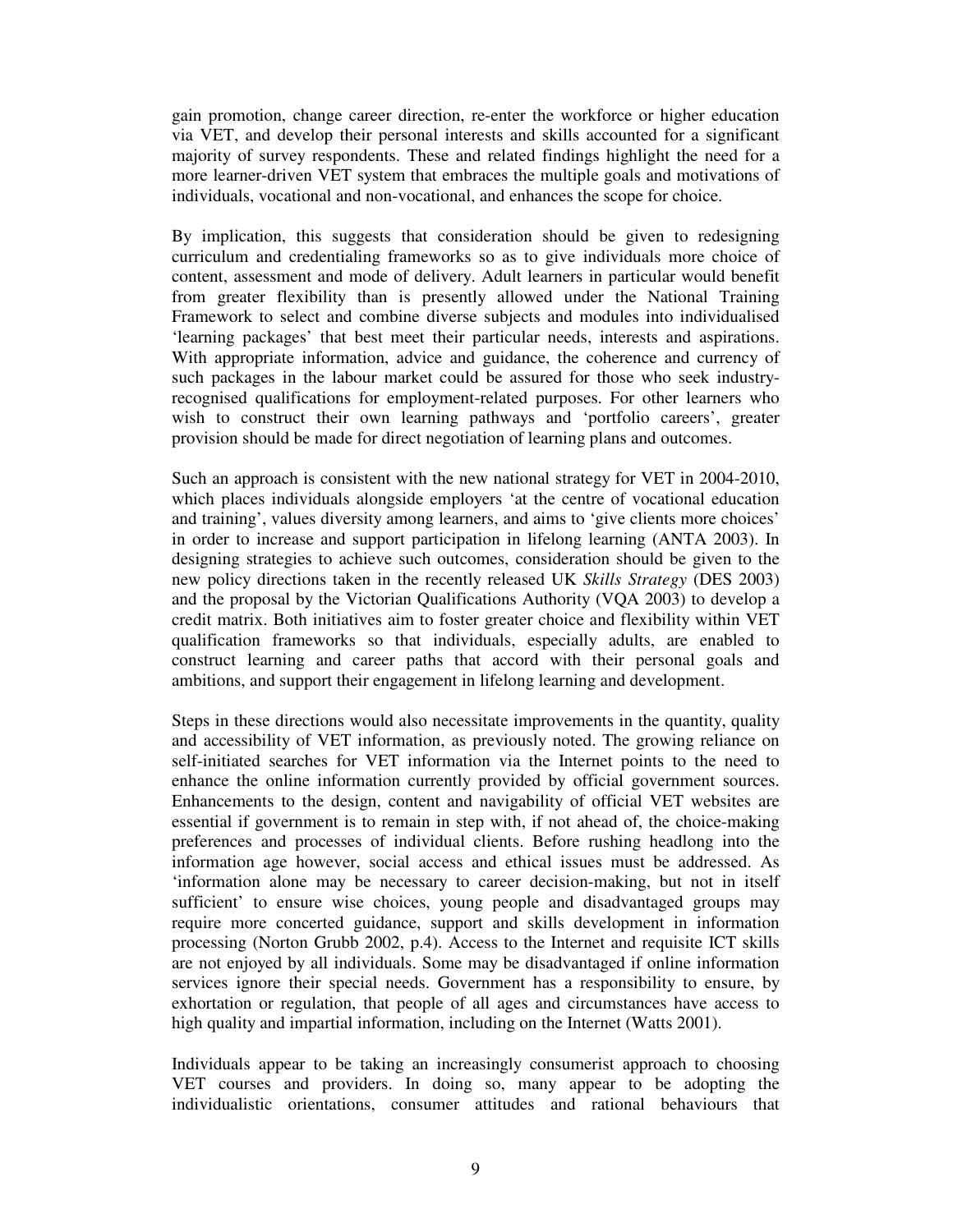international agencies and national governments advocate as a necessary response to globalisation and related challenges. Despite the increased riskiness and complexity of their journeys, individuals are generally confident of their navigational skills and prepared to accept responsibility for making a wider range of choices than they presently enjoy. Indeed, in many respects individuals have become increasingly active consumers of VET in spite of structural constraints on their scope of choice. This study suggests that individuals would readily embrace opportunities to take a more active role in steering their courses in and through VET. If however individuals' rising expectations of choice and self-direction are not satisfied, their motivation to become and remain lifelong learners is likely to decline. Ironically if the realities of choice in VET markets do not reflect the rhetoric of government, regardless of how persuasive it may be, individual consumers may decide (in their rational self-interests) to take their custom elsewhere.

#### **References**

Allen Consulting Group, ACG (1994). Successful Reform. ANTA, Brisbane.

- ACG (1999). Training to Compete: the Training Needs of Industry. AIG, Melbourne.
- Anderson, D. (1999). Navigating the rapids: the role of educational and careers information and guidance in transitions between education and work, Journal of Vocational Education and Training, 51:3, 371-399.
- Anderson, D. (2004). Trading places: The impact and outcomes of market reform in VET. NCVER, Adelaide.
- ANTA. (1996). Developing the Training Market of the Future. ANTA, Brisbane.
- ANTA. (2003). Shaping our Future: National Strategy for Vocational Education and Training 2004-2010. ANTA, Brisbane.
- Connelly, G. & Halliday, J. (2001). Reasons for choosing a further education: the views of 700 entrants, Journal of Vocational Education and Training, 53:2, 181-192.
- Department for Education and Skills, DES (2003). 21<sup>st</sup> Century Skills: Realising Our Potential: Individuals, Employers, Nation. July.
- Field, J. (2000). Governing the ungovernable: why lifelong learning policies promise so much yet deliver so little, Educational Management and Administration, 28:3, 249-261.
- International Labour Office, ILO (2002). Learning and training for work in the knowledge society. ILO, Geneva.
- KPMG Consulting (1999). National Evaluation of User Choice. 21 September.
- Maxwell, G., Cooper, M. & Biggs, N. (2000). How people choose vocational education and training programs. NCVER, Adelaide.
- Miller, L., Kellie, D. & Acutt, B. (2001). Factors influencing the choice of initial qualifications and continuing development in Australia and Britain, International Journal of Training and Development, 5: 3, 196-222.
- Norton Grubb, W. (2002). Who am I: The inadequacy of career information in the information age. OECD, August.
- OECD. (1996). Lifelong learning for all. OECD, Paris.
- Scollay, M. (1999). Learning@Your Choice, presentation to *NET\*Working 99 Conference*, Melbourne, 1 September.
- Schofield, K. (2000). Delivering Quality: Report of the Independent Review of the Quality of Training in Victoria's Apprenticeship and Traineeship System. Office of Post Compulsory Education, Employment and Training, Melbourne.
- VQA. (2003). The credit matrix: Building bridges between qualifications. Melbourne.